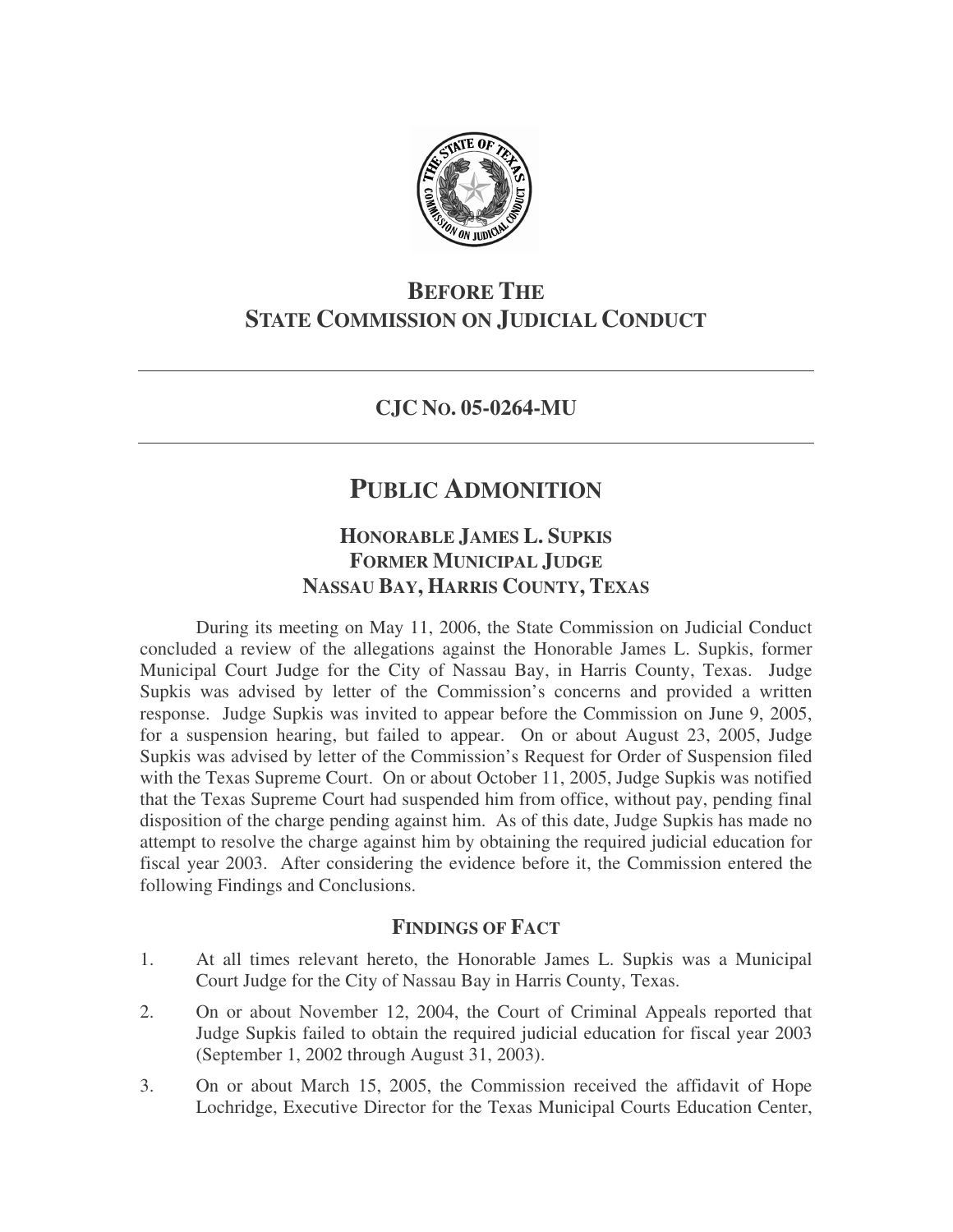in which she stated that during fiscal year 2003, Judge Supkis completed 0 hours out of the 12 hours of judicial education required of a municipal court judge. Judge Supkis was granted a conditional waiver from this requirement if he completed two 12-hour education programs in fiscal year 2004; however, Judge Supkis completed only one 12-hour program in fiscal year 2004.

- 4. On or about March 16, 2005, Judge Supkis was asked to respond to the allegation that he had failed to obtain the required judicial education for fiscal year 2003. Judge Supkis failed to respond to the Commission's inquiry.
- 5. On or about May 11, 2005, Judge Supkis was invited to appear before the Commission on June 9, 2005, for a suspension hearing pursuant to Rule 15b of the Texas Procedural Rules for the Removal or Retirement of Judges.
- 6. The May 11 notice sent to the judge's court address was returned to the Commission marked "return to sender."
- 7. On June 9, 2005, the Commission went forward with the suspension hearing. Judge Supkis failed to appear.
- 8. At the conclusion of the June 9 hearing, the Commission voted to recommend to the Texas Supreme Court that Judge Supkis be suspended from office, without pay, pending final disposition of the charge against him.
- 9. On or about June 24, 2005, the Commission notified Judge Supkis at his last known address of the Commission's intent to file a Request for Order of Suspension with the Texas Supreme Court. On July 26, 2005, the information was returned to the Commission marked "unclaimed."
- 10. On or about August 23, 2005, the Commission filed its Request for Order of Suspension with the Texas Supreme Court and notified Judge Supkis of the filing. On September 20, 2005, the information mailed to the judge was returned to the Commission marked "unclaimed."
- 11. On or about October 11, 2005, the Texas Supreme Court suspended Judge Supkis from office, without pay. A copy of the Order was provided to Judge Supkis.
- 12. As of May 11, 2006, Judge Supkis had made no attempt to resolve the charge pending against him by obtaining his judicial education requirements for fiscal year 2003.
- 13. As of May 11, 2006, Judge Supkis had been replaced as municipal judge for the City of Nassau Bay.

### **RELEVANT STANDARD**

Canon 3B(2) of the Texas Code of Judicial Conduct states, in pertinent part: "A judge shall maintain professional competence in [the law]."